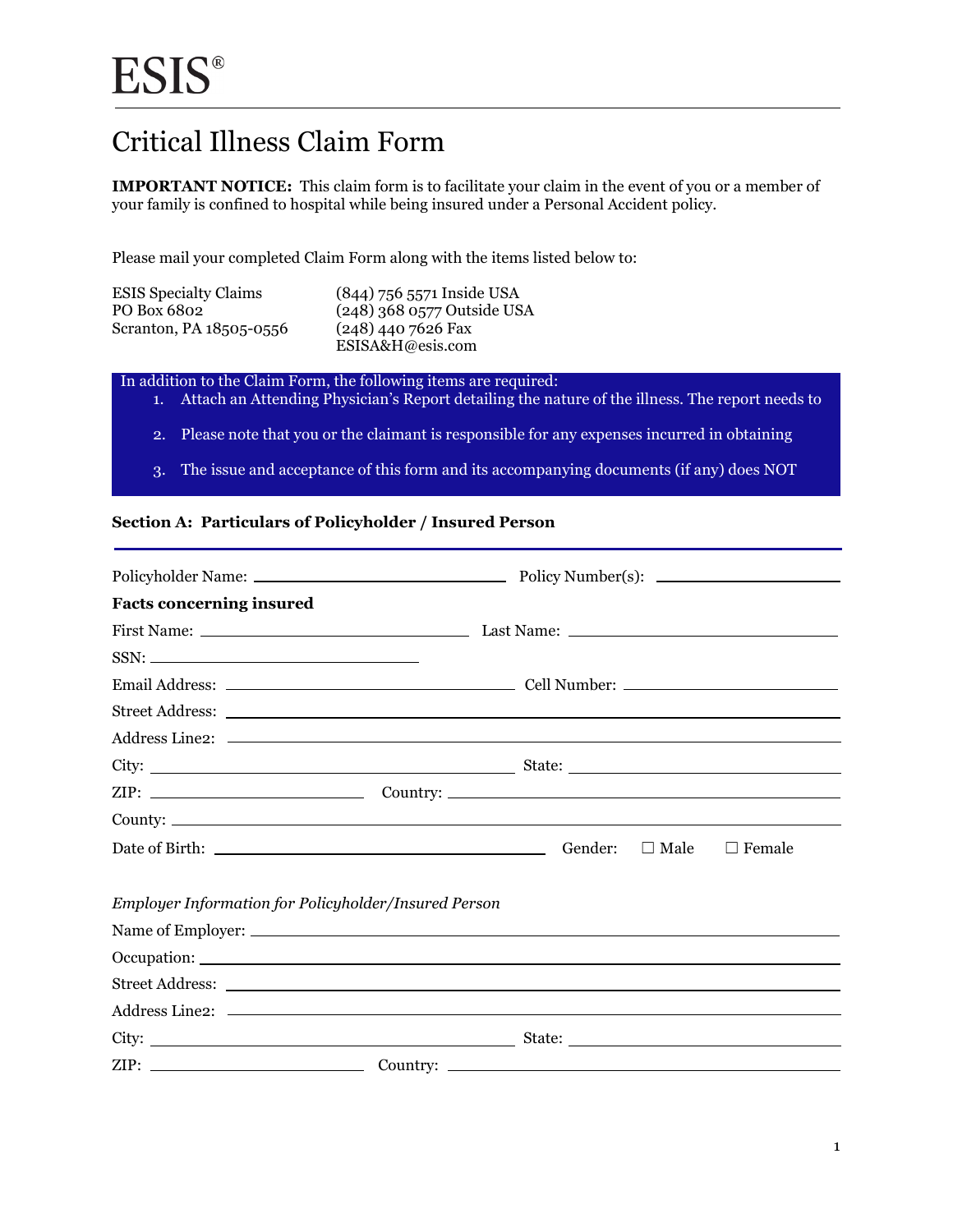# **ESIS®**

| Facts concerning claimant (if different from insured)                              |                                                                                                             |
|------------------------------------------------------------------------------------|-------------------------------------------------------------------------------------------------------------|
|                                                                                    |                                                                                                             |
|                                                                                    |                                                                                                             |
|                                                                                    |                                                                                                             |
|                                                                                    |                                                                                                             |
|                                                                                    |                                                                                                             |
|                                                                                    |                                                                                                             |
|                                                                                    |                                                                                                             |
|                                                                                    |                                                                                                             |
|                                                                                    | $\Box$ Male $\Box$ Female                                                                                   |
| Employer Information for Policyholder/Insured Person                               |                                                                                                             |
|                                                                                    |                                                                                                             |
|                                                                                    |                                                                                                             |
|                                                                                    |                                                                                                             |
|                                                                                    |                                                                                                             |
|                                                                                    |                                                                                                             |
|                                                                                    |                                                                                                             |
| <b>Section B: Details of Claim</b><br>Date of symptoms first noticed (DD/MM/YYYY): |                                                                                                             |
|                                                                                    | Date of first consultation with a medical practitioner for this condition (DD/MM/YYYY):                     |
| Nature of Illness. Describe the symptoms suffered:                                 |                                                                                                             |
|                                                                                    |                                                                                                             |
|                                                                                    | Has the claimant ever seen a doctor for any similar condition in the past?<br>$\square$ Yes<br>$\square$ No |
| If Yes, please provide details:                                                    |                                                                                                             |
|                                                                                    |                                                                                                             |
|                                                                                    |                                                                                                             |
|                                                                                    |                                                                                                             |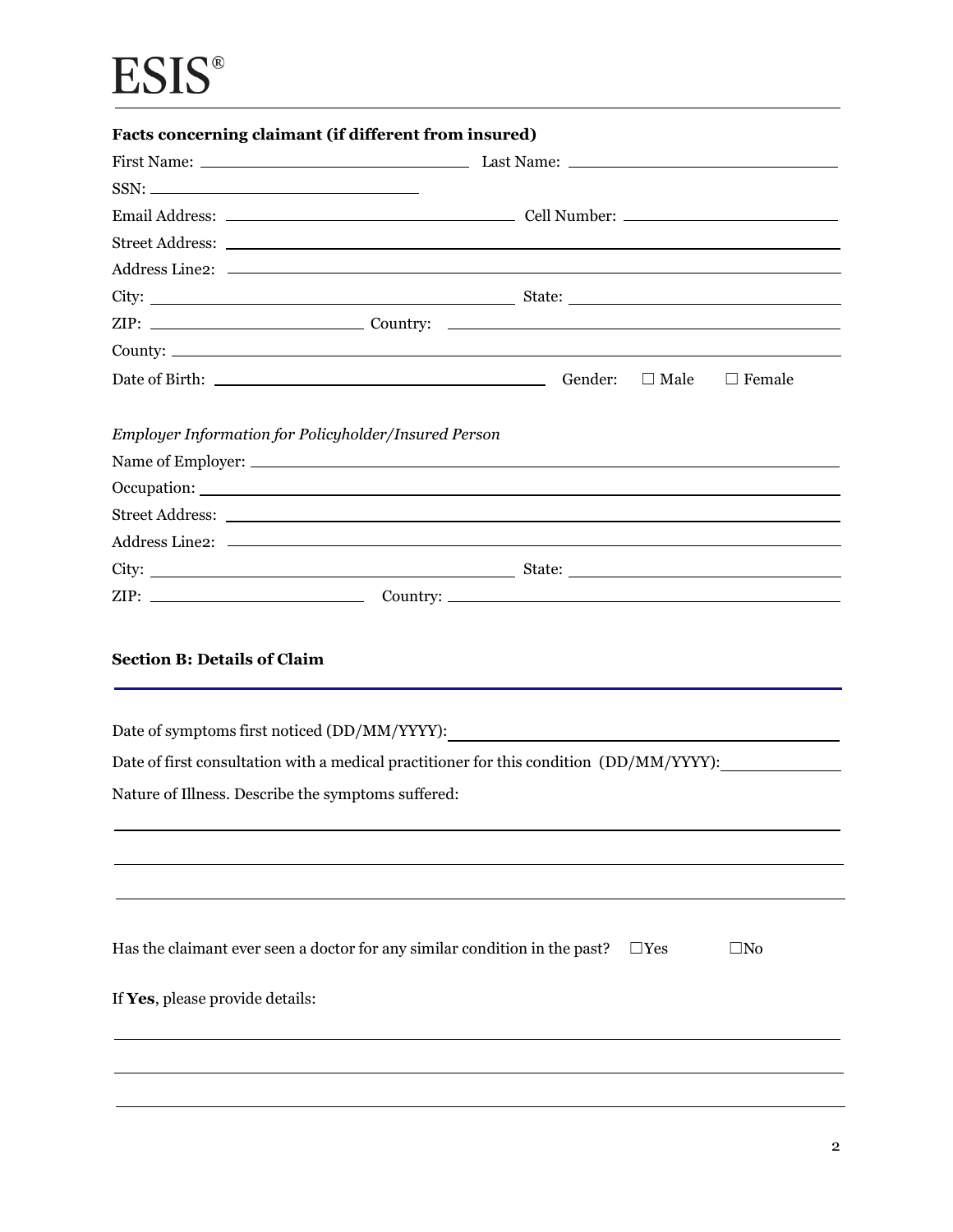## **ESIS®**

Name of Clinic / Hospital (if multiple, document all facilities):

| Phone Number:                     |                                                                              |  |
|-----------------------------------|------------------------------------------------------------------------------|--|
| Period of Hospitalization         |                                                                              |  |
|                                   |                                                                              |  |
|                                   | If claimant is/was hospitalized outside of the United States, please advise: |  |
| Claimant's Address When Overseas: |                                                                              |  |
|                                   |                                                                              |  |
|                                   |                                                                              |  |
|                                   |                                                                              |  |
|                                   |                                                                              |  |
|                                   |                                                                              |  |

#### **Section C: Other Insurance Coverage**

Are you claiming from any other inraunce company or other sources with respect to this condition:

 $\Box$ Yes  $\Box$ No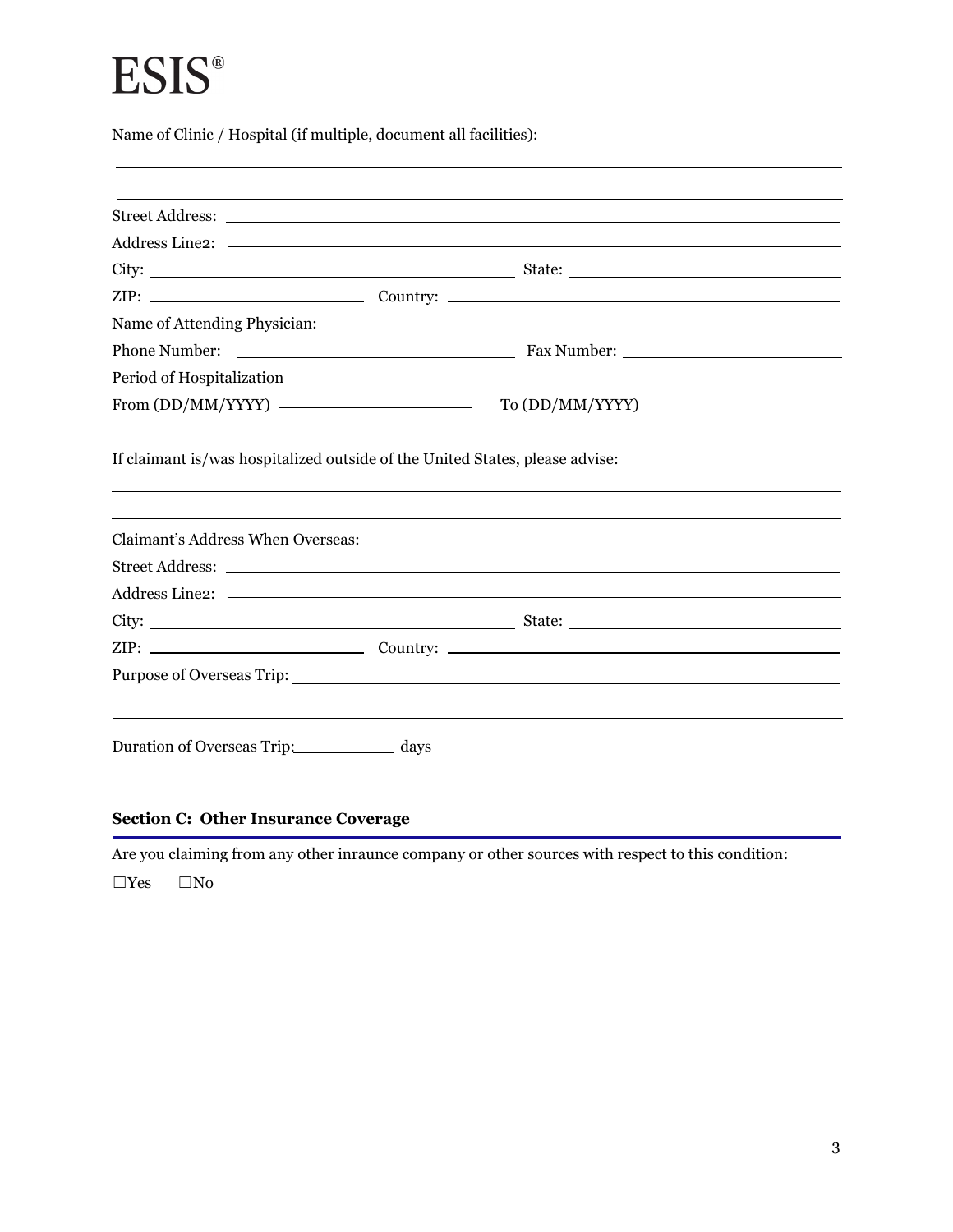If **Yes**, please provide details below (Please use supplementary sheet if necessary):

| Name of Insurance Company | Policy No. | <b>Amount of Benefits</b> | Date Insurance Effected |  |
|---------------------------|------------|---------------------------|-------------------------|--|
|                           |            |                           |                         |  |
|                           |            |                           |                         |  |
|                           |            |                           |                         |  |
|                           |            |                           |                         |  |
|                           |            |                           |                         |  |
|                           |            |                           |                         |  |
|                           |            |                           |                         |  |

#### **Section D: General Details**

Have any of of your blood relatives sufferd from a similar condition or related illness?  $□$ Yes  $□$ No If **Yes**, please provide the details:

| Relationship of Kin | Nature of Illness | Date of Diagnosis |
|---------------------|-------------------|-------------------|
|                     |                   |                   |
|                     |                   |                   |
|                     |                   |                   |
|                     |                   |                   |
|                     |                   |                   |
|                     |                   |                   |
|                     |                   |                   |
|                     |                   |                   |

#### **Section E: Declaration**

Did you remember to enclose the following? (Where applicable)

| Document                                                                                                           | Yes |  | NA |
|--------------------------------------------------------------------------------------------------------------------|-----|--|----|
| Written notes from Physician on type of injury sustained / Inpatient Discharge Summary or<br><b>Medical Report</b> |     |  |    |
| Original Medical Bills                                                                                             |     |  |    |
| Copy of Medical Certificates                                                                                       |     |  |    |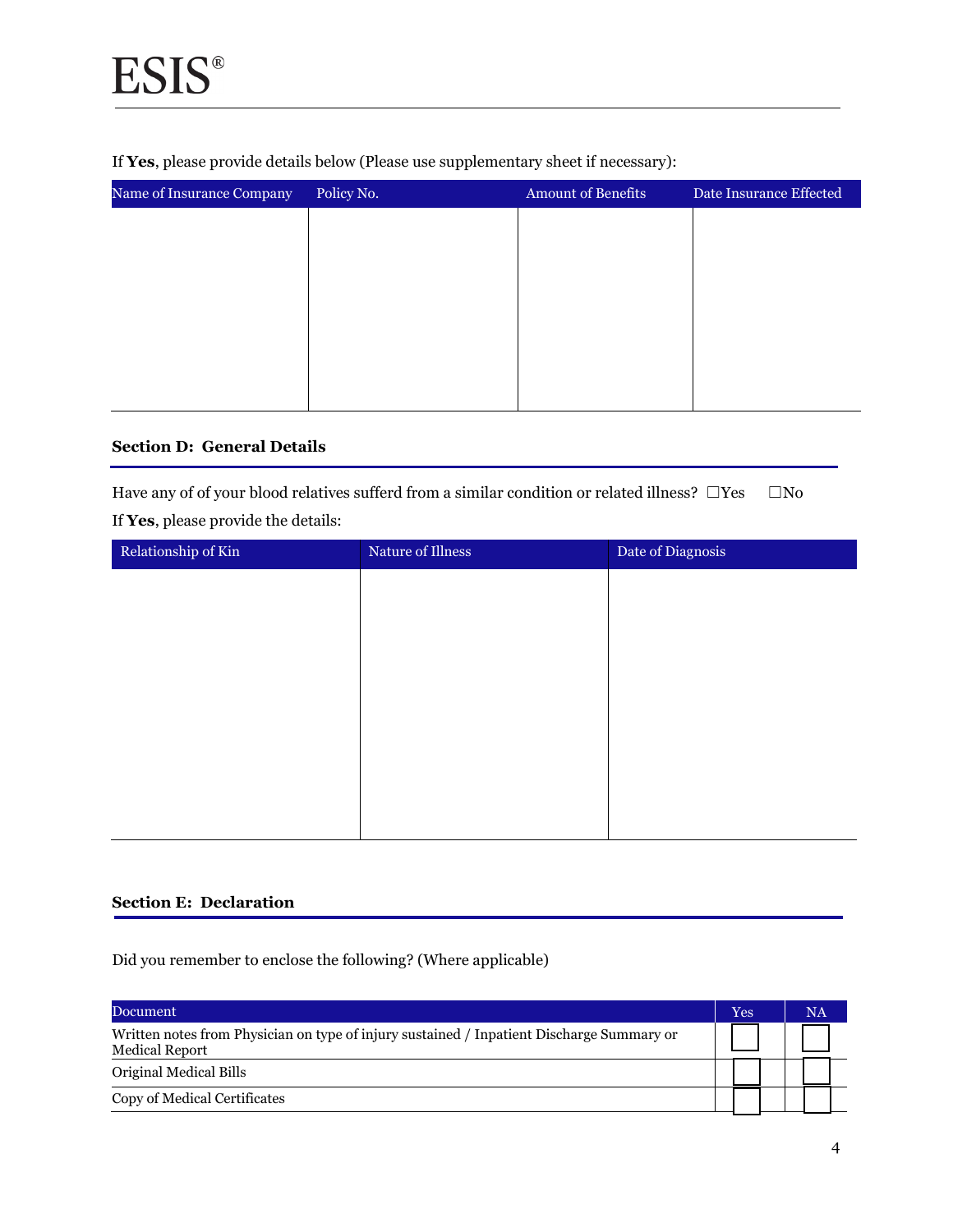By signing this form, I / We agree that ESIS will use the information supplied here and during the j  $\overline{a}$  agents, authorities and other parties for these purposes. formation and performance of this policy, for policy administration, customer services, claims handling and fraud analysis and prevention, and that ESIS may disclose such information to its service providers,

 copies of all hospital, medical or other records, investigation status and results, and such personal information as ESIS in its absolute discretion considers relevant for its assessment of this claim. A photo static copy of this authorization shall be considered as effective and valid as the original. I / We hereby authorize any hospital, physician, and any other person or entity who has attended to or examined the Insured, to furnish to ESIS or its authorized representatives, any and all information with respect to any illness or injury or loss, medical history, consultation, prescriptions or treatment,

 I / We do solemnly and sincerely declare that the foregoing particulars are true and correct in every detail and I/We agree that if I / We have made or in any further declaration or representation shall make any false or fraudulent statements or suppress, conceal or falsely state any fact whatsoever the Policy shall be void and all rights to recover thereunder in respect of past, present or future claims shall beforfeited.

Signature of Claimant

Signature of Insured Person (if different from Claimant)

Date